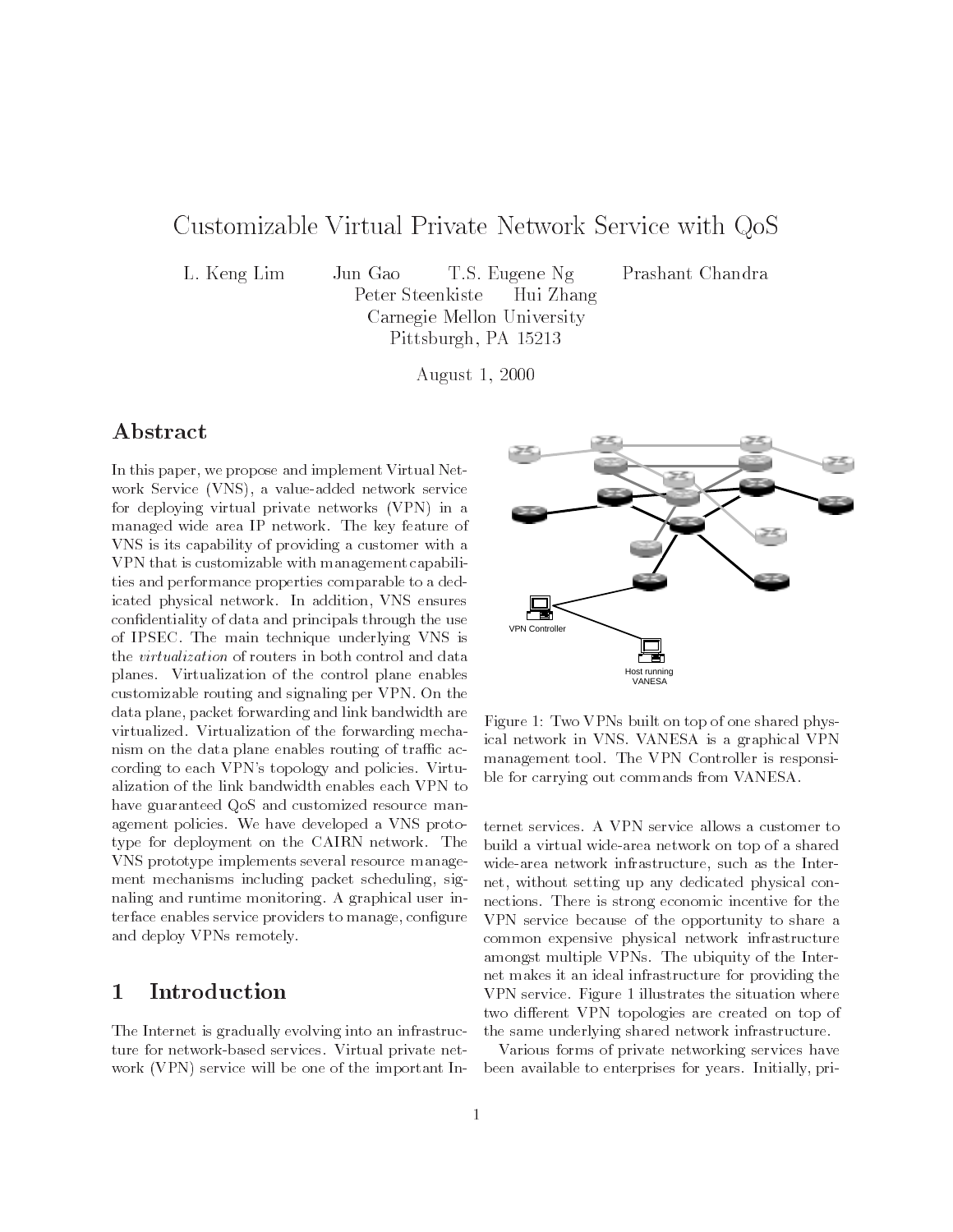vate networks were built using dedicated leased lines, but the cost of building a large private network using dedicated hardware is prohibitive to all but the largest corporations. Then, with the introduction of low cost, packet switched virtual circuit based services such as Frame Relay and X.25, virtual private networking became possible. Unfortunately, the availability and functionality of these services is very limited. For an Internet-based VPN service to be a viable alternative, it must have properties comparable to that of a dedicated physical network. The service must provide mechanisms to enforce quality of service (QoS) and condentiality of data must be guaranteed as the data travels over the common infrastructure. In addition, the service must offer each VPN with the autonomy to customize resource management.

Most Internet-based commercial VPN solutions today construct virtual links using either site-to-site IP tunnels or site-to-site MPLS paths. The conguration of the VPN topology is therefore highly restricted. The services supported are often limited to best-effort site-to-site connectivity and secure communication between sites. If QoS is offered, it is usually provided by over-provisioning network resources so that QoS service level agreements are unlikely to be violated. Recently, some efforts such as  $[5, 12]$  use QoS strategies that require VPN traffic to be regulated at ingress nodes. The downside is that the opportunity for statistical sharing of unused resources is reduced. Another important limitation of these approaches is the lack of customizability. For example, a customer cannot control the routing of VPN traffic for load balancing or QoS routing, nor can a customer specify resource management policies in the VPN.

In this paper, we propose and implement Virtual Network Service (VNS), a value-added network service for deploying VPNs in a managed wide-area IP network. VNS is built on top of the IP layer to ensure interoperability across various layer two technologies (e.g. ATM, MPLS). A VPN is constructed from virtual links. A virtual link is a link abstraction connecting any two physical nodes that are in the VPN's topology. Communication over the VPN is secure, and each virtual link is allocated with a guaranteed bandwidth. Moreover, unused bandwidth is shared statistically between VPNs for additional performance gains.

The key advantage of VNS is that it deploys VPNs

that have a level of performance and degree of freedom in management that are comparable to physical private networks. For instance, instead of being restricted to only site-to-site virtual links, a customer has full control of the VPN topology, and how the VPN topology maps onto the underlying network. This has two advantages. First, the topology can be engineered such that applications that are sensitive to the network topology (such as multicast applications) can achieve the best performance. Second, by carefully choosing the topology, statistical sharing of bandwidth within the VPN can be optimized. In addition to customizing the topology, each VPN can also select its own control protocols. For example, it can use a customized routing protocol that supports load balancing, policy-based routing, or QoS routing. VNS also provides guaranteed QoS on each virtual link in a VPN. Moreover, because link bandwidth is virtualized using hierarchical packet scheduling, each VPN can even have its own signaling protocol (e.g. RSVP) to customize resource sharing policies in the VPN or to provide per-flow QoS to real-time applications.

The main technique underlying VNS is the *virtu*alization of the control and data planes in routers. Virtualization of the control plane enables each VPN to have the autonomy to execute custom routing and signaling protocols while sharing a common Our approach to provisioning customizable control planes leverages a programmable router architecture that provides an open programmable interface [29].

In the data plane, packet forwarding and link bandwidth are virtualized per VPN. Virtualization of the forwarding mechanism enables isolation and routing of traffic according to virtual topologies. Virtualization of the link bandwidth provides each VPN with virtual links of guaranteed capacity, and the autonomy to specify its own bandwidth sharing policy. Earlier work in VPN services such as [31], [15], [24], [7] did not consider statistical sharing of underutilized resources. In this work, the additional performance benefit of statistical multiplexing is achieved without compromising any bandwidth guarantees by using the H-FSC [27] hierarchical packet scheduler.

Architecturally, VNS is based on the Darwin [8] router design, which is programmable and capable of virtualizing the link bandwidth. The Beagle [9]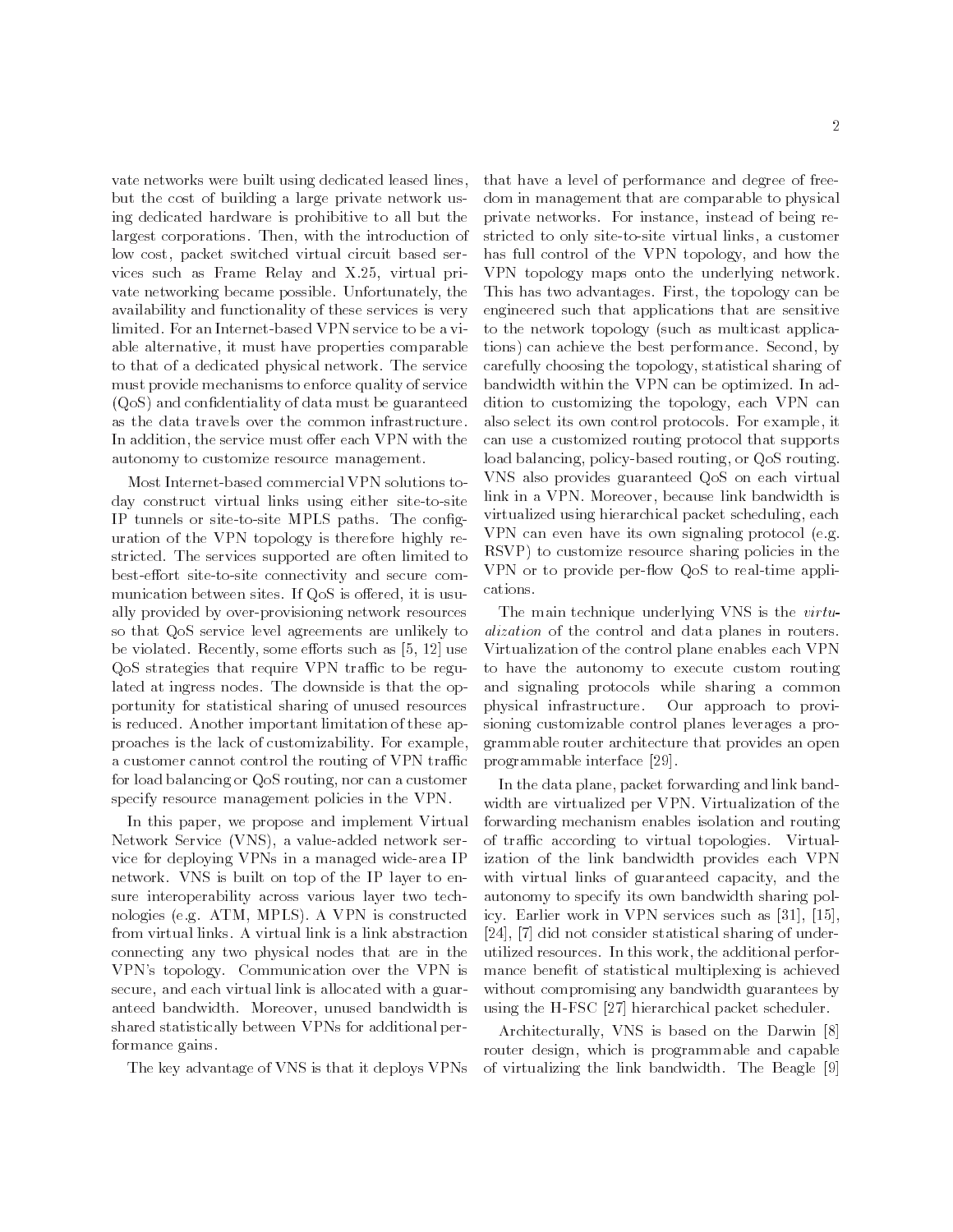

Figure 2: A Screen-Shot of VANESA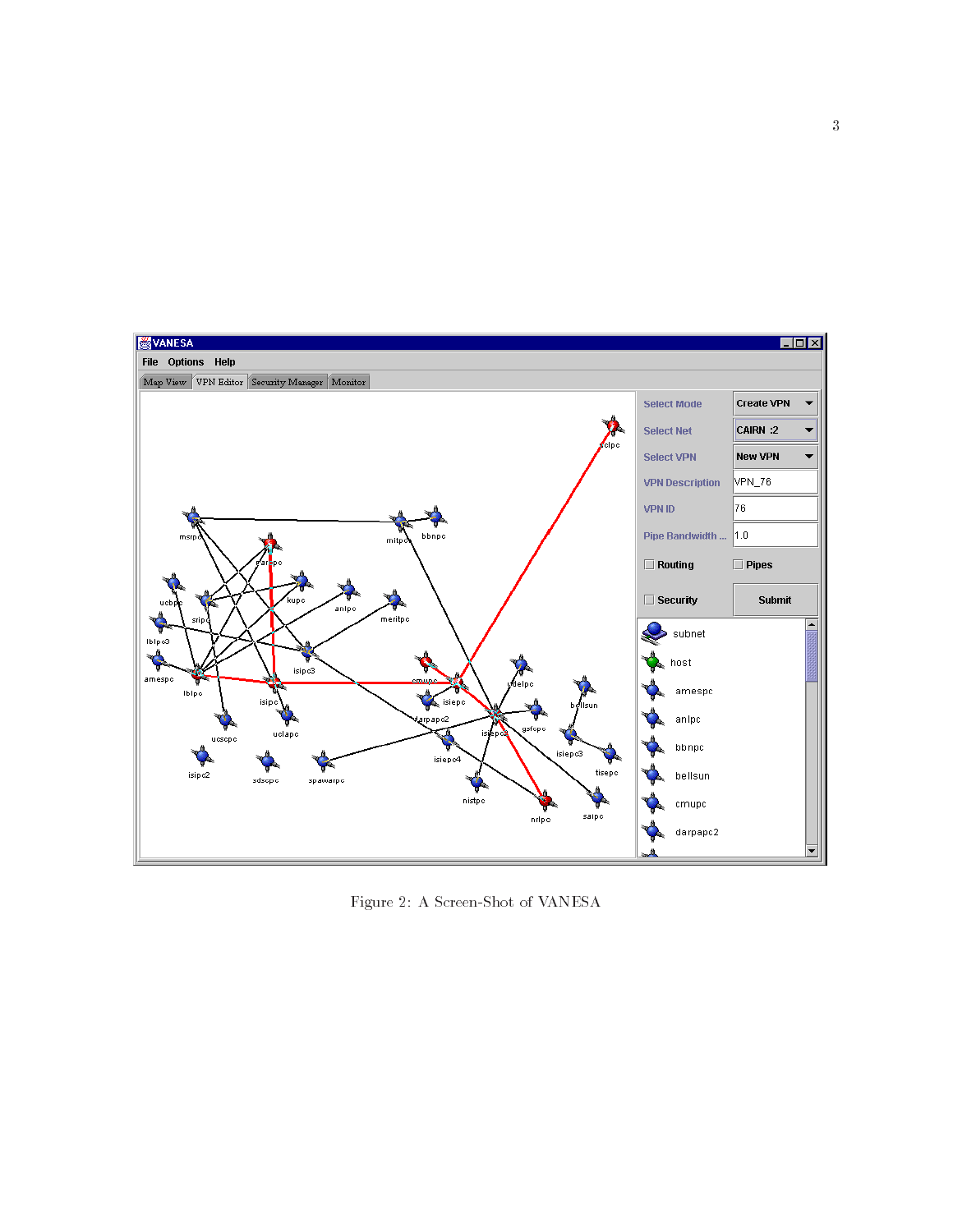signaling protocol is used for resource allocation and control plane customization. In order to virtualize routing and forwarding, we extend the Darwin router design to allow each VPN to have its own routing protocol and forwarding table. Secure communication is achieved through IPSEC [18]. The Virtual Network System Administrator (VANESA), a Javabased VPN management tool, provides a user interface that hides the complexity of the signaling from the user. VNS is targeted towards deployment on the CAIRN research network [1].

The rest of this paper is organized as follows. In the next section, we examine the overall system design of VNS. In Section 3, we explain the key concept of virtualization by describing the mechanisms used to enforce virtualization of bandwidth, control plane protocols, and the forwarding mechanism. We then survey related work in Section 4 and summarize our work in Section 5.

#### $\overline{2}$ 2 VNS System Overview

In this section, we describe the major components of VNS and how they inter-operate. A more detailed desciption of the techniques used in virtualizing routers is presented in Section 3.

#### 2.1Components

The main VNS components are:

## 1. VANESA

VANESA is a Java-based centralized graphical user interface for configuring and managing VPNs. Figure 2 is a screen capture of VANESA. The idea here is similar to the concept of a software toolkit for deploying virtual networks as described in [13] by Ferrari and Delgrossi. VANESA provides a simple interface for the net work administrator to configure VPN properties such as the virtual topology, bandwidth requirements of virtual links, parameters for security configuration and VPN *membership* information. Members of a VPN are described by the member end hosts' IP addresses and/or the member subnets' network prefixes. In addition, VANESA can also be used to specify custom

routing and signaling protocols that are to be deployed within a VPN.

## 2. VPN Controller

The VPN Controller is a process that runs on a host or router that has direct access to the net work where VNS is deployed. The job of the VPN Controller is to act as a proxy for control messages between VANESA and routers in the WAN where VNS is deployed. This enables VANESA to be executed remotely from anywhere in the Internet. Furthermore, the complexity of the signaling required to set up the VPN is handled by the VPN Controller and decoupled from the user interface. This setup is depicted in Figure 1.

## 3. Virtualizable VNS Routers

VNS routers are Darwin-based routers built on commodity PC hardware running a variant of FreeBSD Unix. Usually, a minimal PC router performs packet forwarding based on a single for warding table and a routing daemon that does route computation. Darwin routers have enhancements such as a signaling protocol module, a sophisticated packet scheduler, packet classi fier, and a programmable interface for deploying value-added services. Leveraging these existing features of Darwin, we extended the Darwin router design for VNS. Control plane and data plane resources on a VNS router are virtualized to support the unique needs of each VPN.

In the data plane, each VPN is allocated its own resources such as link bandwidth and a forwarding table. In the control plane, a VNS router has mechanisms that enforce isolated execution of custom-VPN routing and signaling protocols. Figure 3 illustrates the virtualization of a router.

Next, we describe service provisioning in VNS by explaining the interactions between the components of the system during the design, setup, and operation of a VPN.

#### 2.2VPN Design

We will describe the design of a VPN using example VPN shown in Figure 4. Each VPN's virtual topology is constructed from virtual links, illustrated as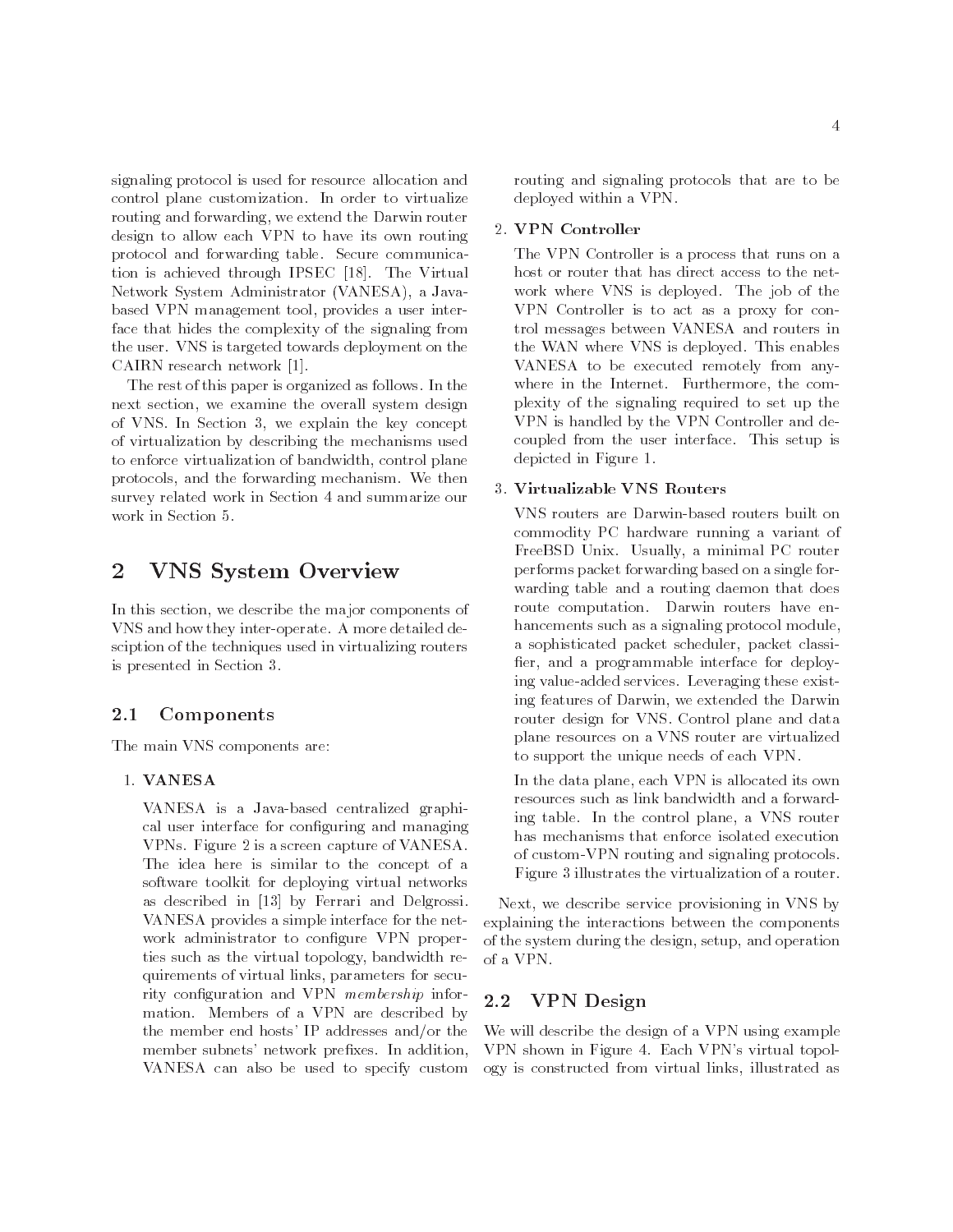

Figure 3: A virtualized VNS Router with three instances of virtual control planes and customized forwarding tables.

dotted lines for VPN#1 and as the lightly shaded lines for VPN#2 in Figure 4. A router that is part of a VPN's topology is called a virtual router. For instance, VPN#2's virtual routers are A, B, D and  $\mathbf{E}$ 

A VPN provides connectivity for end hosts or subnets identied as members of the VPN. In our example, VPN#2's members are subnet 10.1.1/24 attached at router A and subnet 10.2.1/24 attached at router E. The router that is the access point to the network for a VPN member is called an edge router. All other interior routers in the network that are part of a VPN but are not directly connected to VPN members are called core routers.

In order to provide QoS to virtual links and support per-VPN forwarding, virtual routers need to maintain VPN specic information for QoS enforcement and per-VPN forwarding. In addition, edge routers must maintain VPN membership information, IPSEC security parameters, and the encapsulating IP headers to use for each VPN.

#### 2.3VPN Setup

During the setup phase, the network administrator specifies a VPN's properties through VANESA's graphical interface. These properties include the VPN's virtual topology, bandwidth requirements of the virtual links in the topology, members, local routing policies for virtual routers, security information and encapsulating IP headers for tunneling VPN traf fic. After specifying the VPN description, the network administrator submits the request of setting up this VPN by clicking on the "Submit" button on VANESA's interface. Subsequently, VANESA sends appropriate setup messages to the VPN Controller based on the request. There are several types of setup messages. Each is related to a request to configure one of the VPN properties. For instance, in a minimal VPN setup that has no security configuration, VANESA will be used to set up virtual links with bandwidth guarantees, dispatch membership information and configure local routing policies of routers in the virtual topology. VANESA would therefore send three setup messages to the VPN Controller since each of these configuration steps corresponds to a specic type of setup request.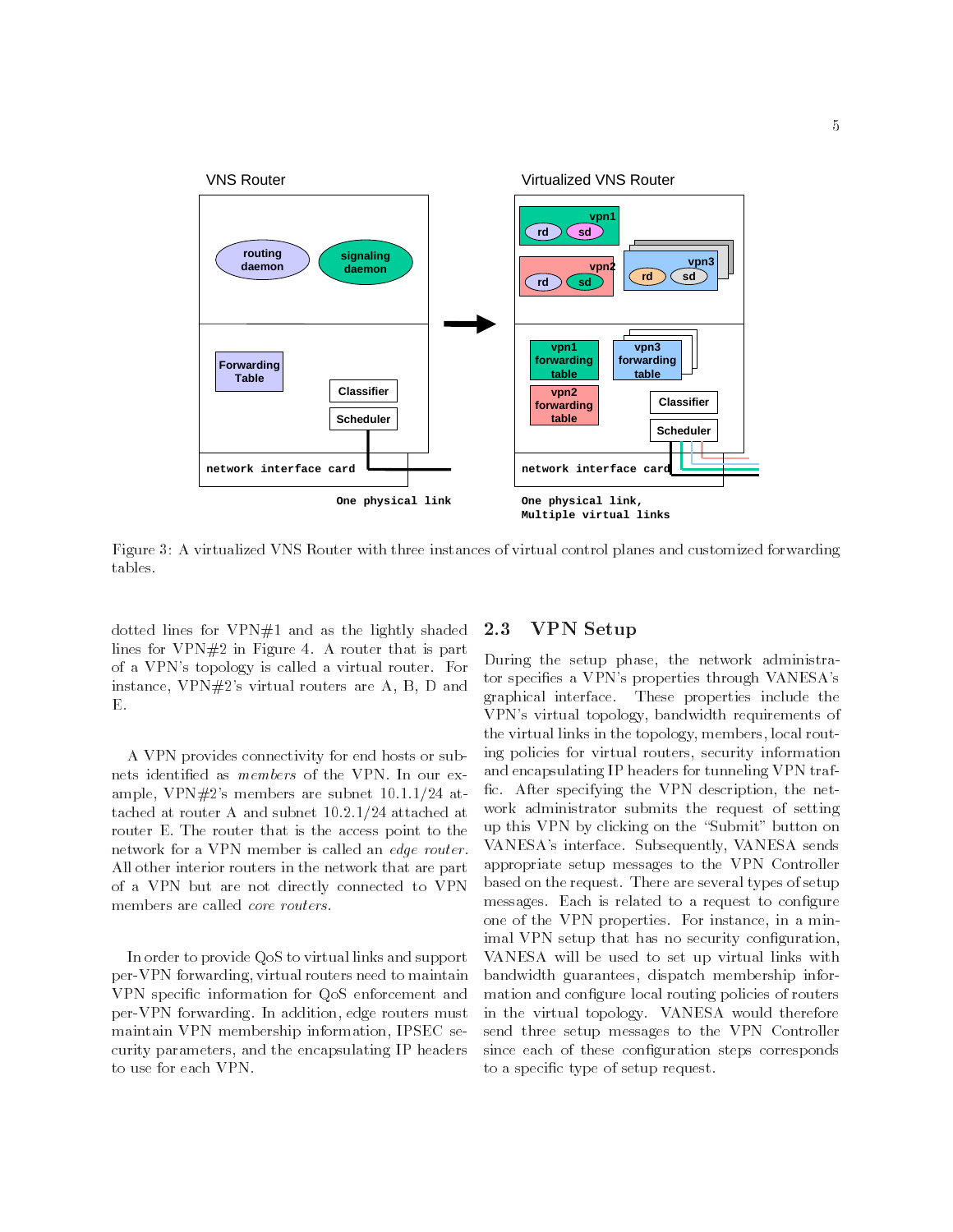

Figure 4: Basic concepts illustrated with two VPNs

Upon receiving the VPN setup messages, the VPN Controller initiates requests to routers in the virtual topology through the Beagle signaling protocol [9]. While it would also be possible to set up resource reservations with flow-based signaling protocols such as RSVP [4], we chose Beagle because it provides support for the allocation of resources for mesh structures such as VPN topologies. All VPN connection management tasks are handled by the Beagle daemon on the VPN Controller and the Beagle daemons on the routers that are part of the virtual topology. In Figure 5, we show this setup procedure for one of the routers that is part of the VPN.

For virtual link resource reservations, the Beagle daemon on every router of a VPN configures the local classiers and schedulers of the appropriate network interfaces to reserve resources. Beagle is also used to deploy VPN specific routing and signaling protocol modules on the routers of a VPN. The customization of control protocols is discussed in Section 3.2.

During the setup of a VPN, Beagle also performs two configuration steps that are specific to edge routers. The first step is to provide edge routers with VPN membership information and the globally unique VPN identier (VPN-ID) that was chosen by VANESA; this information is needed so edge routers can inject packets appropriately into the VPN. The second VPN-specific step is to establish security as-

sociations between the edge routers; the security associations are used to provide authentication and encryption of the data that travels over the VPN. Both operations are described in more detail below.

#### 2.4VPN Operation

The operation of a VPN is based on IP-in-IP tunneling, but support is provided to maintain privacy of the data and to allow per-VPN customization of packet handling inside the core of the network. We discuss the main tasks performed during the operation of a VPN in more detail in this section (Figure 6).

As in a private physical network, we believe the basic security service a VPN should have is the con fidentiality of data and principals when VPN packet flows in the core of the network. This is provided in VNS by establishing ESP [17] tunnels between the ingress and egress edge routers. This means that for any VNS data stream, cryptographic packet processing is performed at edge routers only. It can be argued that this is less secure than an alternative model that requires re-keying at every link. Our choice in keeping the security model simple is motivated by a performance trade-off, i.e. we reduce the overhead on the core routers.

Using the membership information provided to them by Beagle, an ingress edge router can correctly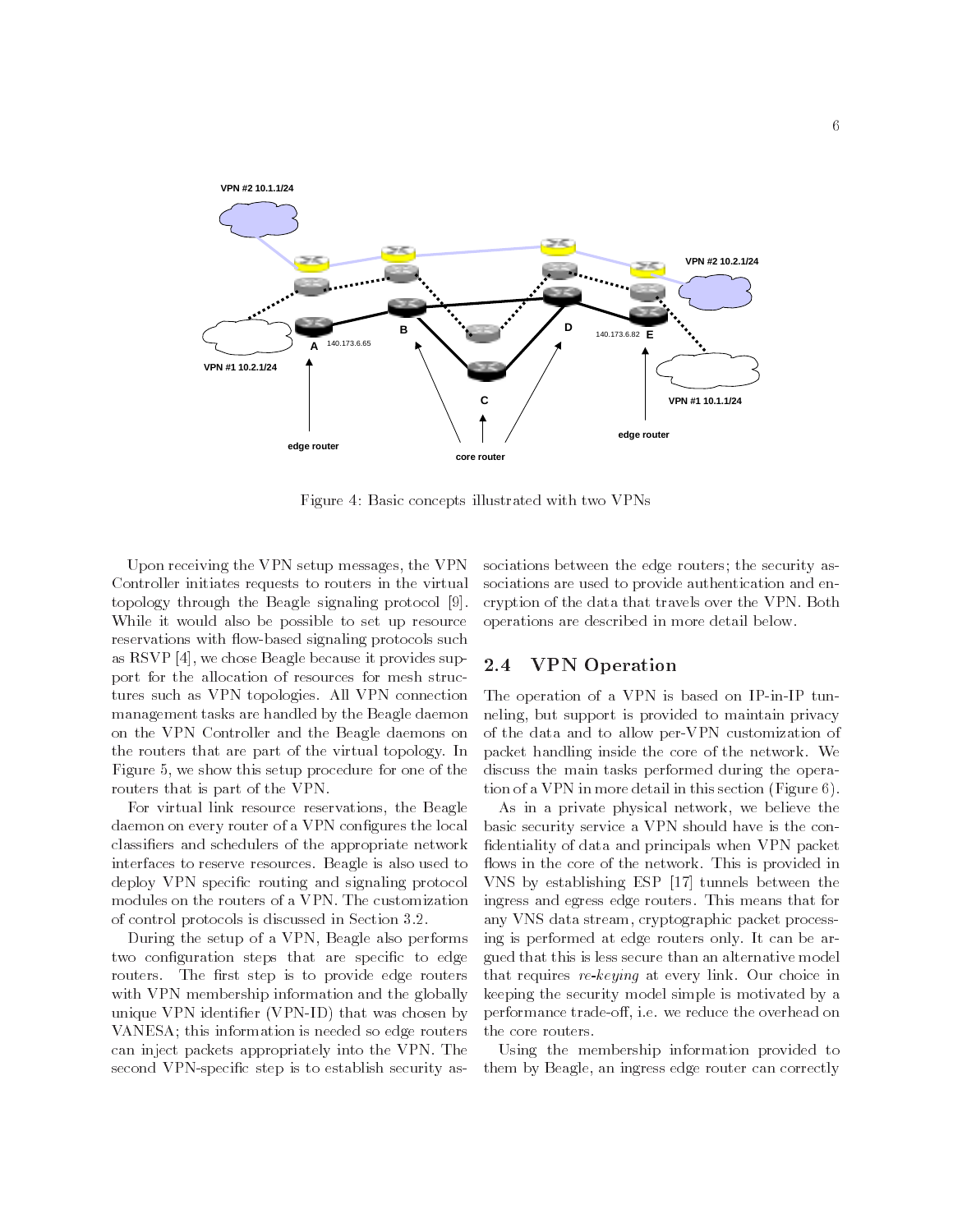

Figure 5: Control Path in VNS

identify packets that belong to a VPN. It then injects the packet in the appropriate IP-in-IP tunnel and tags the packet with the globally unique VPN-ID of the VPN. The VPN-ID is necessary because once a packet enters a VPN tunnel, the original packet is encrypted, so core routers can no longer use the header fields to identify what VPN the packet belongs to. To differentiate between packets so as to enable per-VPN forwarding and resource management, the VPN-ID is added to the encapsulating header at the ingress the edge router as an IPOPT SATID IP option. This approach does not support inter-VPN communication, although an easy extension to enable this would be to supplement a pair of VPN-IDs identifying the source VPN and destination VPN respectively.

By relegating the task of tagging packets with a VPN-ID to the edge routers, we allow any end host to become a VPN member without requiring any changes. Implicitly, this limits the freedom of hosts to directly control what VPNs they participate in, since the information of what traffic uses what VPN has to be stored on the edge routers using a signaling protocol. End-hosts can be given more control by making them VNS-aware so they can insert a VPN-ID into the packets they send. This way, the end host can control more easily which specic VPN-ID they

want to use for specific applications.

VPN membership is maintained at each network interface of an edge router in the form of <VPN-ID, member src IP, member dst IP, ingress IP, egress IP> tuples. The member source address in the tuple identifies a VPN member that is reachable through that network interface. Using the source and destination addresses of a packet, the packet is classied to be part of a VPN if it matches <member src IP, member dst IP> portion of a tuple in the membership list. The packet is then encrypted by IPSEC and prepended with the corresponding VPN-ID, and at last the packet is encapsulated with the ingress and egress routers' IP addresses found in the tuple. Figure 7 illustrates the resulting packet format. We can provide more fine grain control over what traffic enters a VPN by using additional fields (e.g. source and destination port numbers) in the filter that is used to classify packets.

When a core router receives a packet, it uses the VPN-ID to identify the VPN that the packet belongs to. It can then service the packet in a way that is appropriate for that VPN. Packet forwarding and packet scheduling (QoS) can be customized on a per-VPN basis, as is discussed in more detail in the next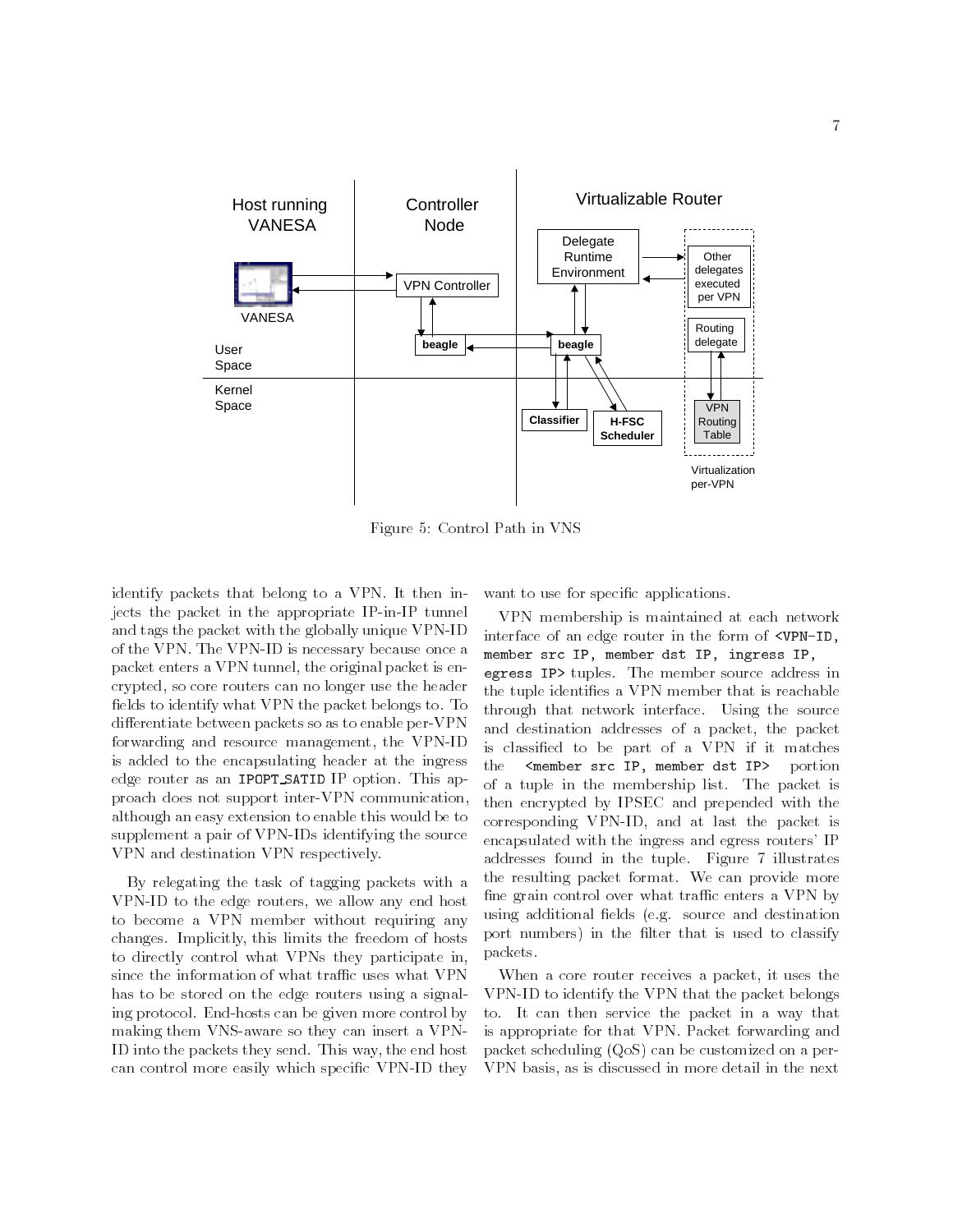

security association is from edge to edge

Figure 6: Datapath through a VNS-enabled Network



Figure 7: VNS Packet Format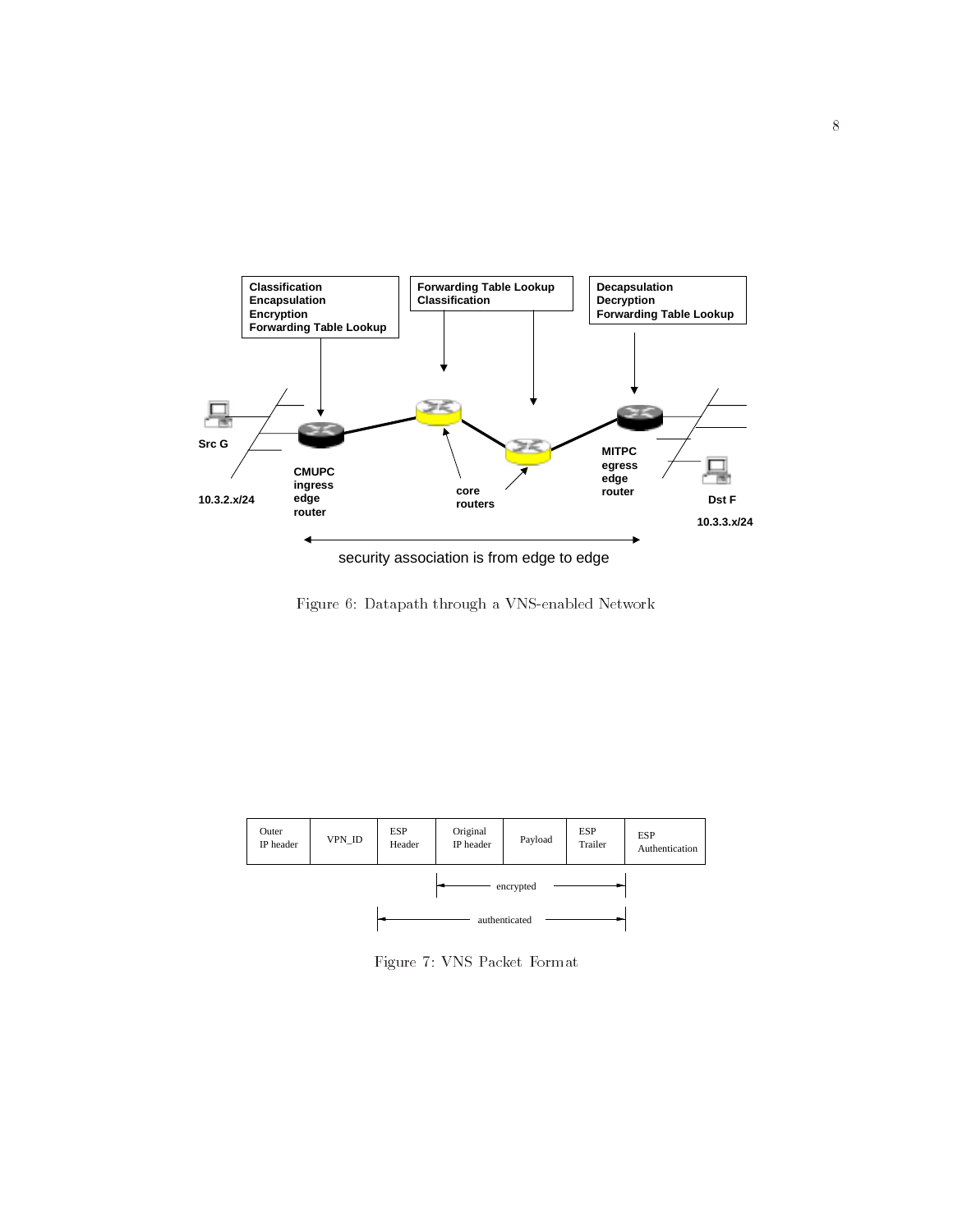section. This allows packets to be scheduled based on the policies of the VPN and forwarded according to the VPN's topology. At the egress edge router, the packet is decrypted and decapsulated. The inner packet is then examined and forwarded to the locally attached VPN destination.

We have also modified the route, traceroute and netstat commands for the VNS environment such that we can create the initial routing table setup and verify VPN routes.

#### 3 3 Virtualization

In this section we describe in detail how we virtualize VNS routers.

#### 3.1Virtualization of Link Bandwidth



Figure 8: Hierarchical Resource Tree of Link Band-

Enforcement of bandwidth guarantees to virtual links is performed using a packet classier and a hierarchical packet scheduler. For any router, we represent the division of the bandwidth of a link at the router as a hierarchical resource tree. In the context of VNS, each VPN virtual link created over a physical link is represented by a node – in the first tier of nodes underneath the root node in the hierarchical resource

tree. A certain amount of bandwidth is reserved for each node at the VPN set up time. The effect of this is that each virtual link will have a guaranteed capacity. Figure 8 is an example of what a resource tree at a physical link might look like with three VPNs. In this example,  $VPN#3$  reserved 40% of the link bandwidth, which ensures that the virtual link of  $VPN#3$ has a capacity of about 62 Mbps. The hierarchical scheduler allows a VPN to further divide its bandwidth across the traffic classes it carries by creating a subtree. For instance, VPN#3 allocates 40% of its bandwidth to its TCP traffic in our examle.

VNS uses the Hierarchical Fair Service Curve (H-FSC) [27] packet scheduler developed in the context of Darwin. An advantage of using H-FSC as opposed to other class based scheduling discipline such as H- $PFG [2]$  and  $CBQ [14]$  is H-FSC's flexibility in defining and enforcing QoS on a multi-tier hierarchy. Unlike H-PFQ and CBQ, H-FSC is capable of decoupling the allocation of delay and bandwidth resources and characterizing the provided service precisely. As a result, real-time traffic can enjoy a low delay without over-reserving resources. This allows the router to have greater flexibility in resource allocation and increases resource utilization. We extended the packet classier from the Darwin implementation to support VPN-ID based classification.<sup>2</sup>

Another important property of the H-FSC scheduler is that it allows sibling nodes in the resource tree to borrow bandwidth from each other when possible. This means that if a flow inside a VPN does not use all the bandwidth that is allocated to it, other flows within the same VPN will first have the opportunity to use that bandwidth. If a VPN does not fully utilizing its capacity on a virtual link, the extra bandwidth will be shared by traffic belonging to other coexisting VPNs. This additional performance gain from statistical multiplexing demonstrates that VPNs in VNS can actually do better than a physical private network with fixed capacity.

<sup>&</sup>lt;sup>1</sup> Generally, a node corresponds to one or multiple  $flows. A$ flow is defined using a  $flow\_spec$  which includes fields from IP and transport layer headers and an optional application ID.

<sup>-</sup>in the case of encrypted trainc, an additional now identifier must be added to the packet header at the ingress router in order to differentiate between flows inside the VPN. This feature is not implemented in the current VNS prototype.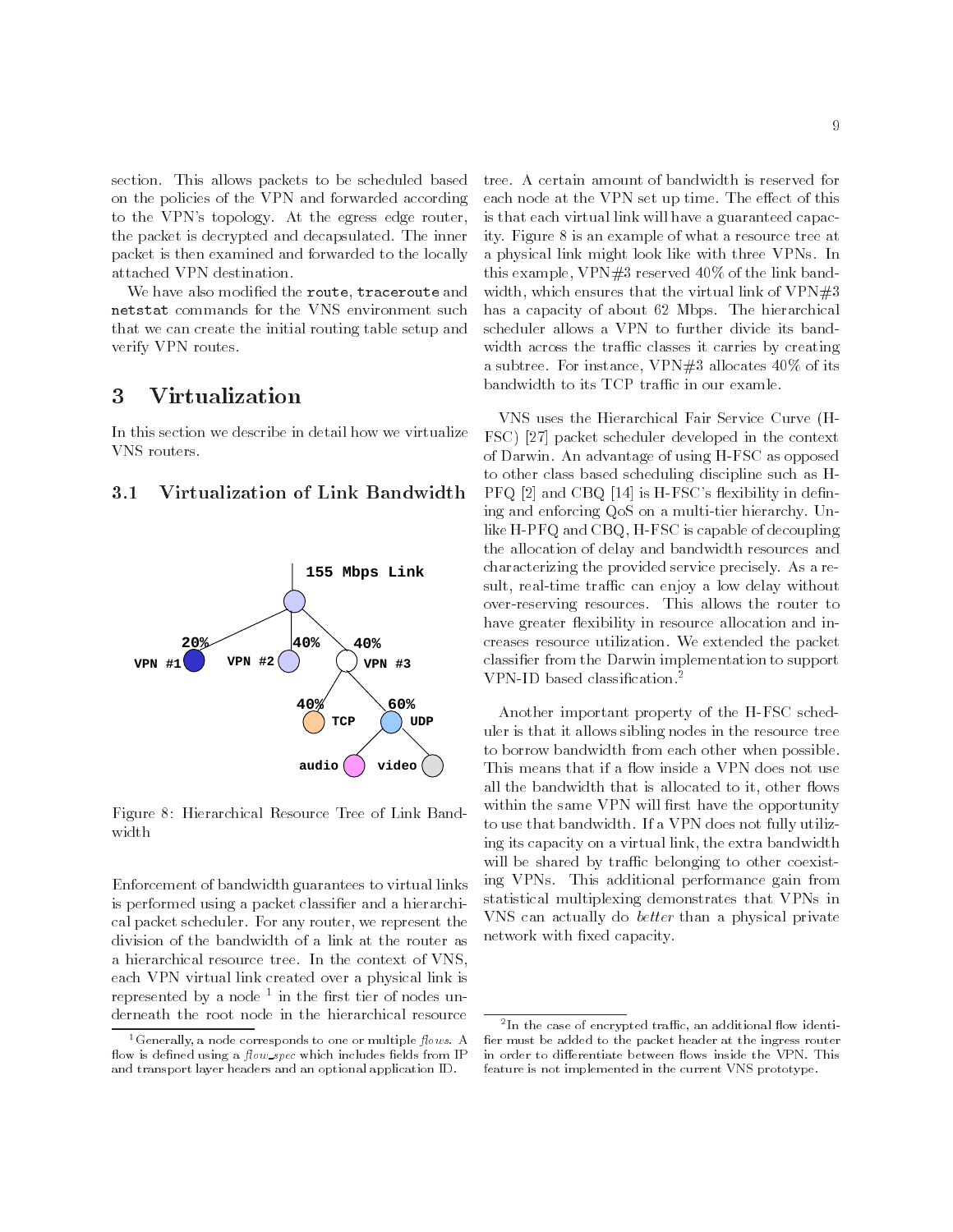## 3.2 Virtualization of the Control Plane Protocols

The control plane of a commodity PC router running the Unix operating system typically consists of user-level daemons that implement various control protocols. For example, a routing daemon creates and maintains the routing table on a router, which governs the packet forwarding behavior, by exchanging routing protocol messages with peer routing daemons on other routers in the network. In a traditional (physical) network, network administrators can deploy a different routing protocol by installing new routing daemons on the routers within the net work. Similarly, we would like the administrators of VPNs to be able to choose and deploy their own control plane protocols and network management policies within their VPN. To meet this requirement, the control plane of the network that supports VPN services needs to be virtualized. In other words, the control plane can be sub-divided into multiple VPN control planes, each running a VPN-specific set of control daemons.

#### 3.2.1 Darwin Programmability Support 3.2.1

To control the behavior of the router, a control protocol daemon needs to interact with modules in the data plane, e.g., a routing daemon must be able to update the routing table in the kernel, and a signaling daemon must be able to change the states of the classier and scheduler. However, a traditional router is shipped as a "closed box" with a set of standard vendor protocols. It is difficult if not impossible for users to install any customized control protocols. In this project, we take on a programmable network approach to support control plane virtualization. In a programmable network, the control plane functionality of the routers can be extended dynamically by installing customized control protocols on the router. These protocol can modify the forwarding behavior of the data plane in a controled fashion through a programming interface.

VNS leverages the programmability of the Darwin system [8] to dynamically deploy VPN-specific control protocols. In Darwin, mobile code segments, called delegates, can be transferred to the router and instantiated in the Delegate Runtime Environment (DRE) using the Beagle signaling protocol. Delegates

can implement control plane protocols, customized control policies, or customized services. They run at user level within the DRE and change the router's behavior by controling data plane modules, such as the classier, routing table and the scheduler through Darwin's programming interface, the Router Control Interface (RCI) [16]. Delegates can only modify the forwarding behavior the traffic flows that are explicitly assigned to them.

## 3.2.2 Routing Virtualization

We demonstrate control plane virtualization by showing that VPN specific routing protocols can be deployed using delegates. During VPN setup, delegates implementing a selected routing protocol are installed on all the virtual routers of the VPN. The coordinated actions of these routing delegates will create VPN specic routing tables according to the VPN's topology. This means that a virtual router will have multiple routing delegates running, each responsible for the traffic of a separate VPN.

To demonstrate the concept of routing virtualization, we use RIP-2 [19] as an intra-VPN routing protocol. For each VPN, a separate RIP-2 routing daemon will be started by Beagle. We modified the existing CAIRN routing daemon, mrtd [26] to support multiple RIP clouds over a single physical network. The RIP-2 specication requires all RIP messages to be exchanged at the multicast address 224.0.0.9 and port 520. In order to support multiple RIP clouds, we extend the RIP protocol to support the exchange of RIP messages at an assignable port number. The idea here is to allow a VPN to select an unused port number at the RIP multicast address and have VPN routing daemons use that port number for RIP messages. This way, we ensure isolation of VPN specific RIP messages and prevent VPNs from leaking routes into each others' domain. In our implementation, port 520 remains as the port used by RIP-2 for default routing, and for each VPN deployed, VANESA assigns a unique and well known port number to the VPN. All RIP-2 messages pertinent to this VPN will then be exchanged via this port.

Another possible approach would be to assign each VPN with a specic multicast address for RIP-2 protocol messages. This address would be chosen from the administratively scoped range (239.192/14) [21] and the only requirement is that the multicast ad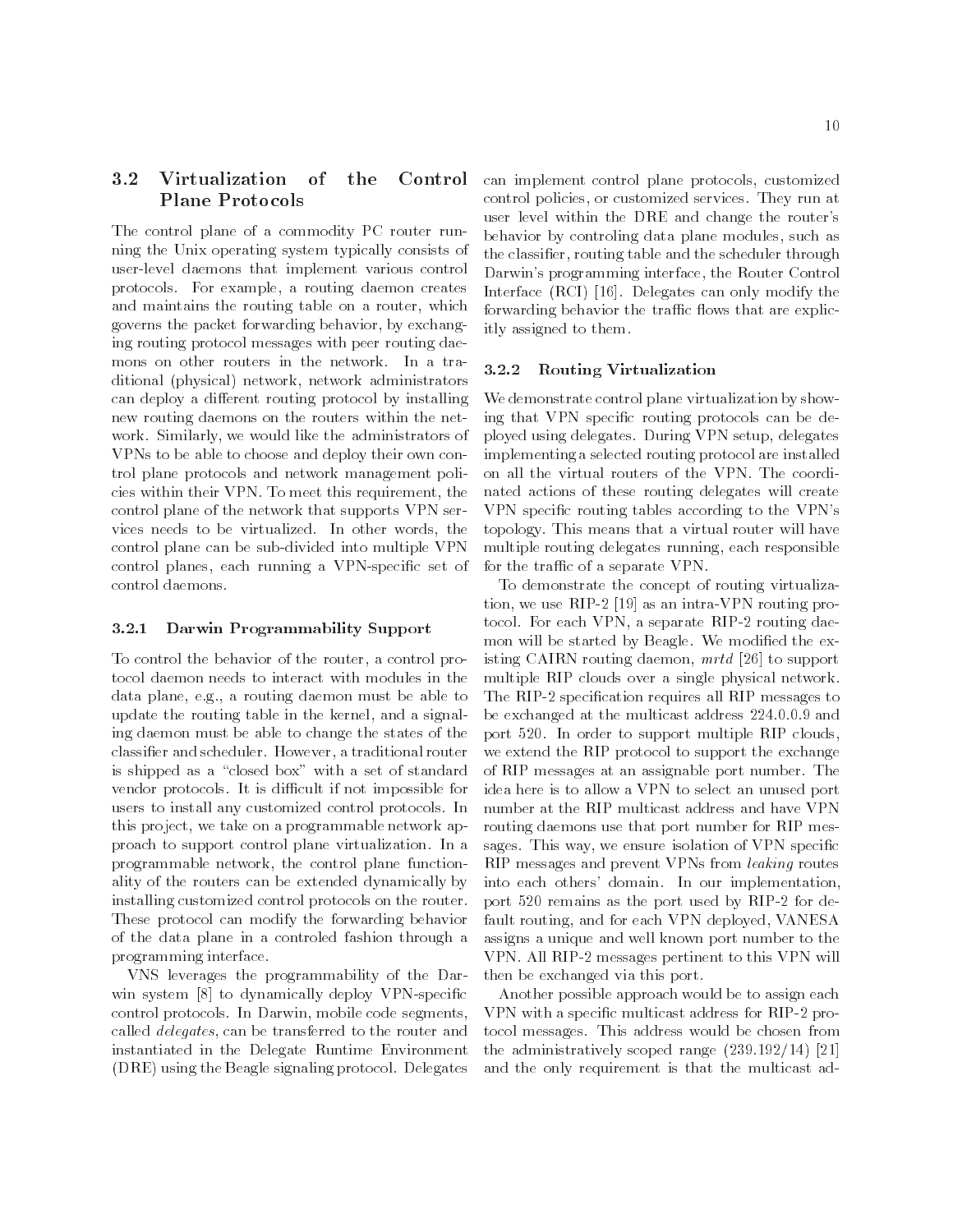dress must be uniquely mapped to a specic VPN. This approach has the advantage that a router will only receive VPN-specic RIP-2 messages if the router is a virtual router in the VPN, but it requires that multicast is available.

The VNS approach of executing independent per-VPN routing daemons on a router offers customers the flexibility of deploying VPN specific routing protocols. However, it has the disadvantage that it will not scale well to large numbers of VPNs. Each routing daemon will consume resources such as CPU cycles and memory, which may degrade the router's performance when it supports a large number of VPNs. When multiple VPNs use the same routing protocol, we can reduce the number of routing daemons by deploying a single routing delegate that sends and receives all the routing messages belonging to the VPNs using the same routing protocol. The delegate then demultiplexes the messages internally to compute routes for each VPN separately.

Besides multiple routing daemons, routing virtualization also requires multiple routing tables in the data plane. We made extensions to the FreeBSD Unix forwarding mechanism so that packets belonging to different VPNs are forwarded by looking up the next hop in a VPN-specic forwarding table. We discuss the details of this extension to the forwarding mechanism later in this section.

## 3.2.3 QoS management within a VPN

A virtualized router control plane allows a VPN to deploy other VPN-specic control plane protocols. As an example, we discuss how a VPN can deploy its own signaling protocol to perform VPN-specific resource management.

As discussed earlier, each virtual router employs a hierarchical packet scheduler, i.e., the bandwidth of each link is shared in a hierarchical fashion. As shown in Figure 8, the first level in the resource tree corresponds to the bandwidth sharing across the VPNs running on the physical link. To further exploit the  $3.3.1$ merit of the hierachical scheduler, the owner of a VPN link, i.e., a node in the first tier of the resource tree, can set up more sophisticated bandwidth sharing policy for applications running within its VPN, as is illustrated for VPN 3 in Figure 8.

To manage the resource reservations within a virtual network, and a VPN may need to deploy its own

signaling protocol. This can be done by instantiating per-VPN signaling deamons (e.g. Beagle, RSVP), similar to what VNS does for routing daemons. Sigaling messages must be tagged with a VPN-ID, the same way as other VPN traffic, and they will be forwarded according to the VPN topology, i.e., use the VPN forwarding table managed by the routing delegate of that VPN. The actions of the signaling daemon will be restricted to the resources of a specific VPN, i.e. the daemon will only be able to modify the resource allocations within a specic subtree of the resource tree.

### 3.3 Virtualization of Forwarding Mechanism

In this section, we will discuss a specific virtualization technique for forwarding packets according to virtual topologies. Conceptually, this means that we may have to forward packets destined for the same destination (egress router) different. However, FreeBSD Unix only supports single path routing [20]. This is an inherent limitation of the forwarding table radixtree based lookup algorithm and data structures [25].

Our solution for route isolation in the forwarding mechanism is to simply require the system to maintain a separate forwarding table for each VPN. Every forwarding table is populated with routes computed based on the VPN's virtual topology. Whenever a packet arrives at a router and needs to forwarded, the forwarding mechanism classifies the packet. If the packet is classied to a VPN, it will be forwarded based on a route lookup using that VPN's forwarding table. Moreover, our system's routing architecture must correctly demultiplex routing messages that are exchanged between the user space and the kernel space. In the remainder of this section, we present the extensions that we made to the FreeBSD Unix routing system.

## Packet Forwarding in FreeBSD Unix

In a FreeBSD Unix router, the user-level routing daemon and the kernel communicate using messages [32]. The core information carried in these messages are addresses of destinations and gateways. These addresses are stored as one or more sockaddr structures in the payload of these messages. Figure 9 is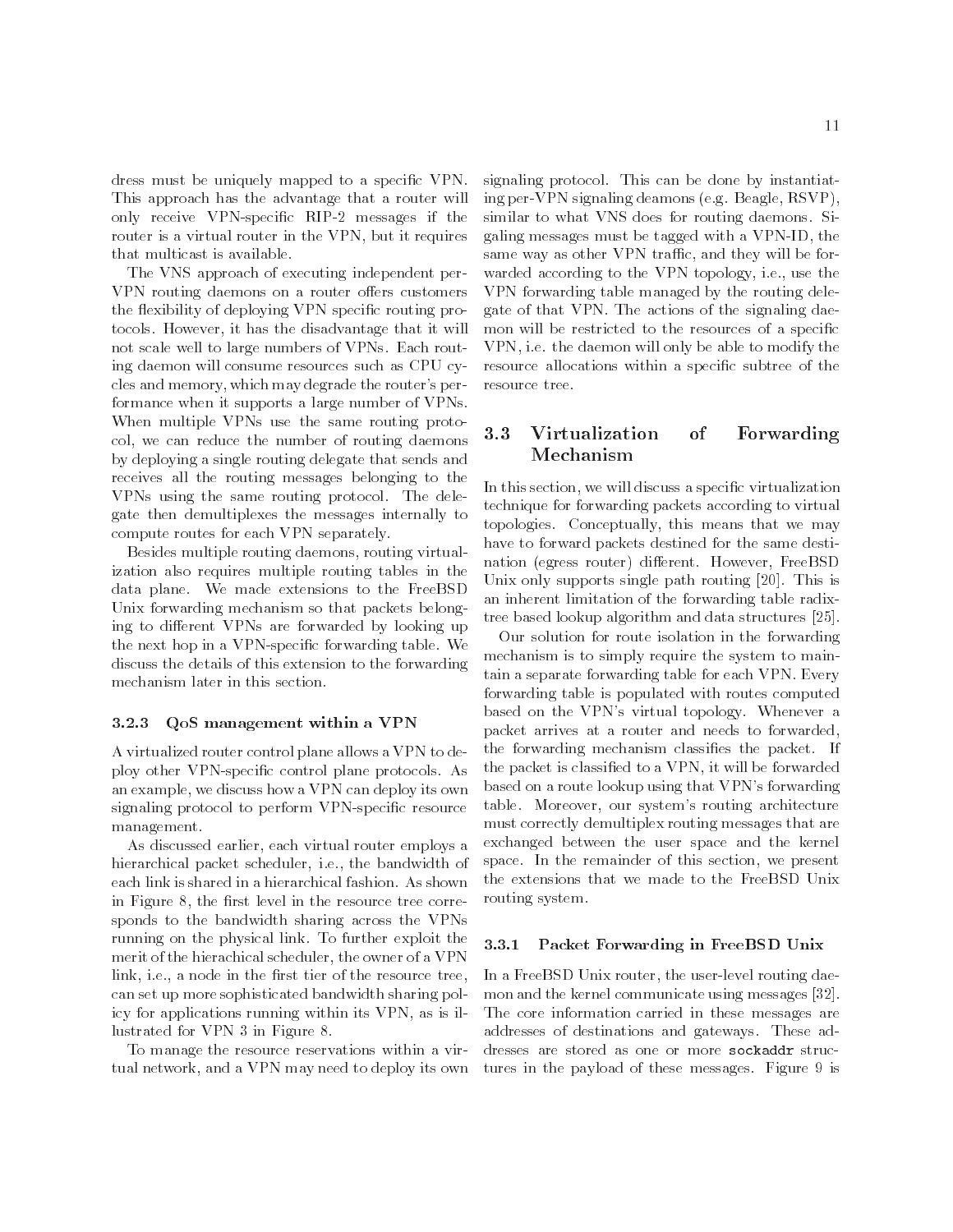

Figure 9: Forwarding Mechanism in FreeBSD Unix

a simplied illustration of the forwarding mechanism in FreeBSD Unix.

Forwarding and routing are organized on the basis of different address families. Separate routing tables are used for different address families, and routing daemons inform the kernel what family of addresses they are resonsible for. To make this system work correctly, routing messages must be demultiplexed to the appropriate routing daemon and forwarding table updates have to be applied to the right table. Also, when there are local changes in routes or route policies, the kernel's routing subsystem must be able to dispatch these changes to the correct routing daemon.

To demultiplex to the correct forwarding table, a pointer to the forwarding table is obtained by using the sa family field of addresses as an index into the rt tables[] array. Similarly, to dispatch routing messages to routing daemons, the forwarding mechanism searches through the control block list in the kernel in order to find a control block which would give a back pointer to the routing daemon. The search strategy is an exhaustive search that returns any control block that has its <domain, protocol> values matching the key <PF ROUTE, protocol family of address>.

It is clear that the above routing architecture cannot support the multiple forwarding table solution needed for per-VPN packet forwarding and routing. All addresses in the VPNs are IP addresses and will therefore have the protocol family field set to AF INET. As a result, all VPNs will share the same IP forwarding table and any routing update will be dispatched to all VPN routing daemons. Any for warding table updates will "leak" to other VPNs.

# 3.3.2 Routing and Packet Forwarding in

We provide per-VPN packet forwarding by supporting demultiplexing to different forwarding tables based on the VPN ID, as is illustrated in Figure 10. This requires that we virtualize the the various kernel data structures involved in routing and packet forwarding:

1. Create an array vpn rt tables[] for VPN for warding tables

At compile time the kernel allocates two arrays; vpn\_rt\_tables[] for VPN forwarding tables and rt\_tables[] for forwarding tables of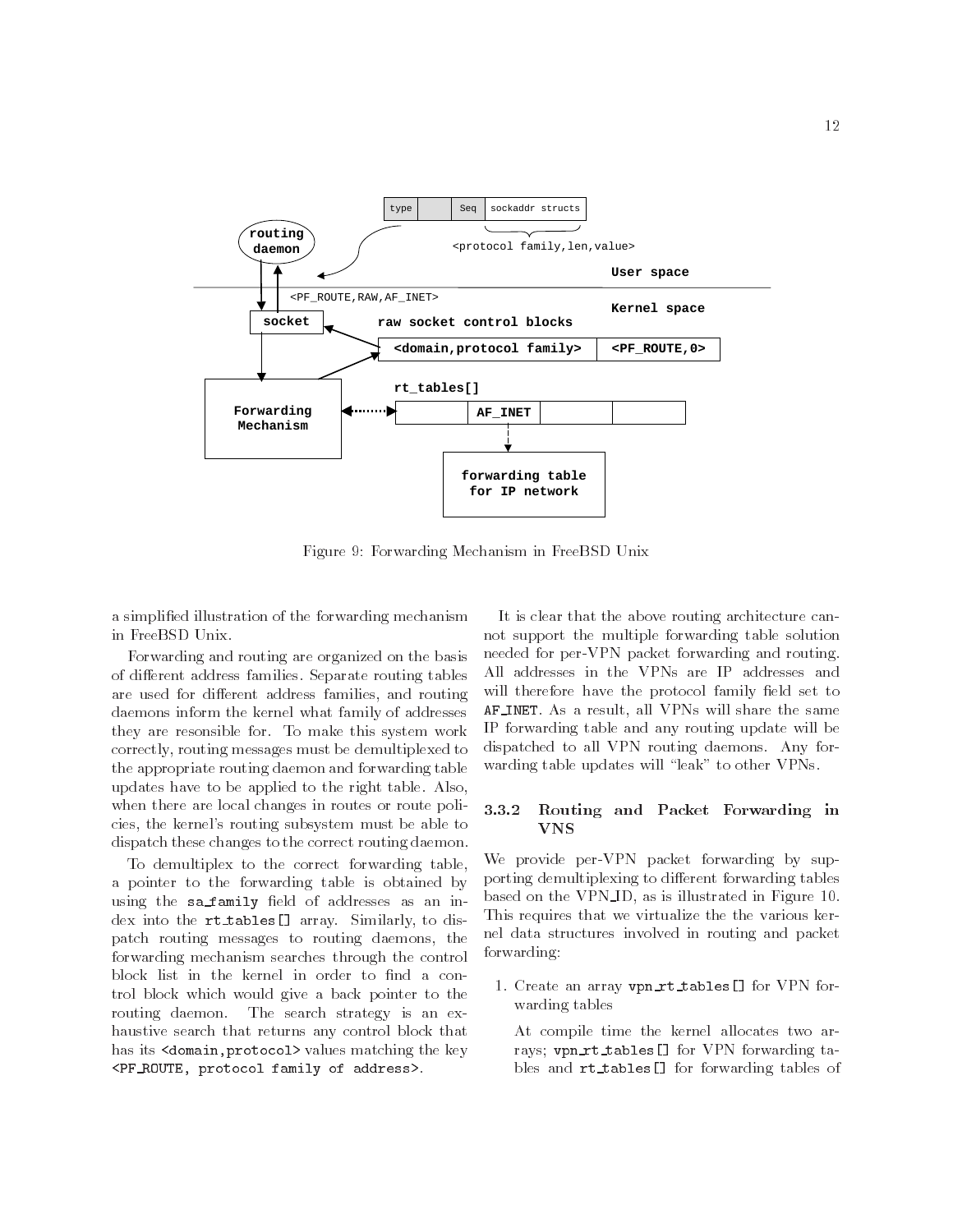

Figure 10: Virtualization of forwarding mechanism in a VNS router's kernel

all other protocol families. Each entry in vpn\_rt\_tables[] contains a pointer to a forwarding table and an unsigned integer that stores the VPN-ID for the associated forwarding table.

2. Initialize routing daemon with VPN-ID

When a routing daemon is instantiated, it is given the VPN-ID of the VPN it is responsible for. This VPN-ID is used by the routing daemon to interact with the kernel.

3. Label routing sockets with a VPN-ID

We augmented the kernel socket structure with an additional unsigned integer field named vpn id. After a VPN routing daemon has created a routing socket, it will make an additional  $ioctl()$  system call to set the vpn\_id field of the socket structure in the kernel to the VPN-ID of the VPN.

4. Label the raw socket control blocks with a VPN-ID

We modified the raw socket control block structure by adding a field named vpn\_id. As in step 3, vpn id is set to the VPN-ID of the VPN associated with the routing daemon.

All the functions responsible for processing routing messages entering the kernel from user space have

access to the kernel socket structure of the process that generated the routing messages. As a result, we can use the **vpn\_id** field in the kernel socket to associate the routing messages with the correct VPN. For example, using the **vpn\_id** field as the index to the vpn\_rt\_tables array, we can easily obtain the pointer to the appropriate VPN forwarding table.

In the other direction, when routing messages needs to be dispatched to the routing daemon, we cannot easily associate these routing messages with a kernel socket. In the IP domain, the forwarding mechanism uses <PF ROUTE, AF INET> as the search key to find a match from the list of raw socket control blocks. We extended the search to use the tuple <PF ROUTE, VPN-ID>. Within the forwarding mechanism, we overloaded the functionality of the sa\_family field in sockaddr to encode the VPN-ID in the following way. If its value falls outside the set of well-known protocol families, then we know that sa family must be a VPN-ID. Consequently, in the search for the corresponding raw socket control block, the vpn\_id field in the control block structure will be used for comparison.

Finally, an extra step is added into the packet for warding mechanism. As shown in Figure 10, a route lookup is performed in the IP\_FORWARD module after the IP\_INPUT module determines that a packet has yet to reach its final destination. In VNS, the extra step involved in this lookup consist of a classification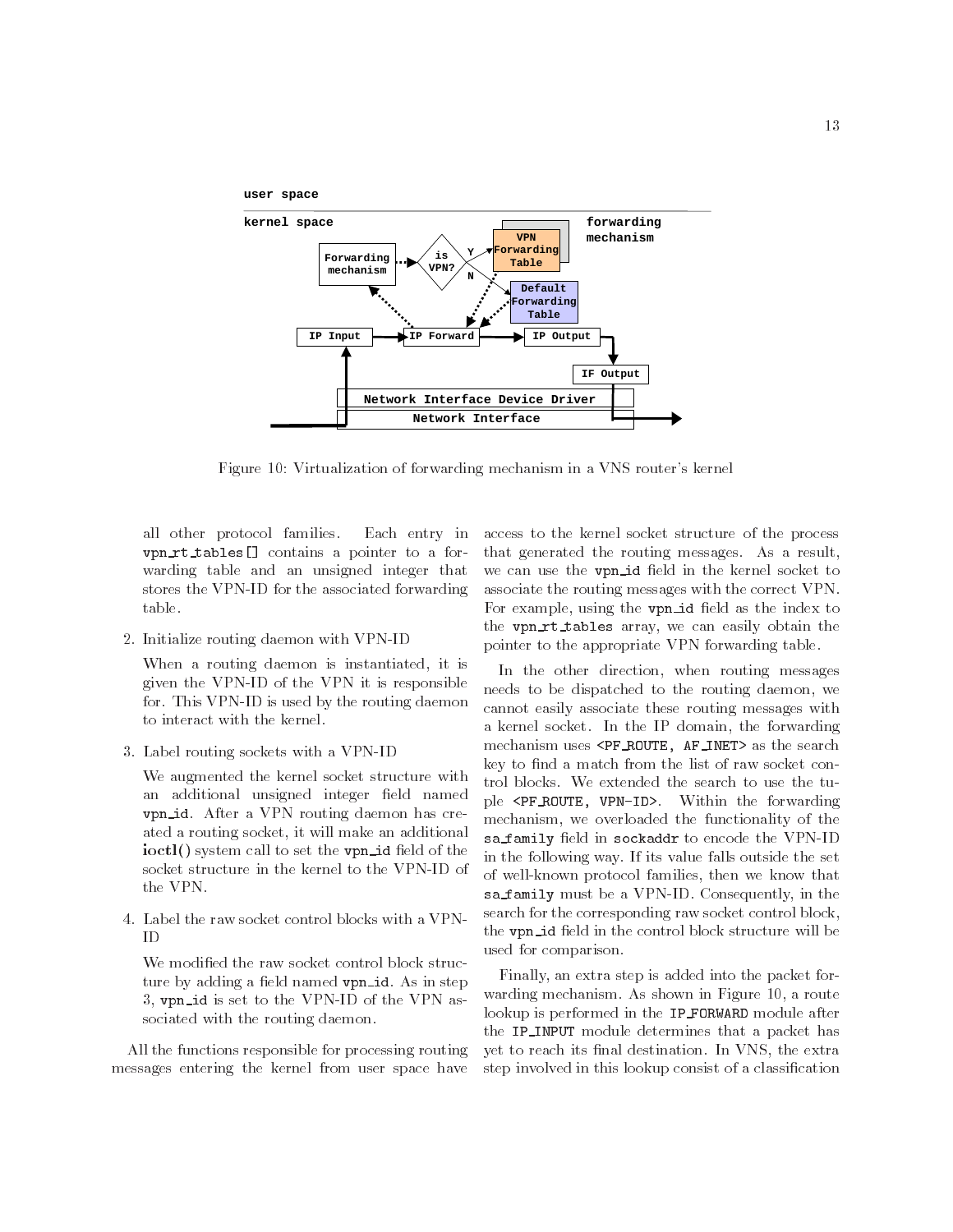step to determine if the packet belongs to a VPN. The classication step checks for the availability of the IPOPT SATID option in the packet header. If the option exists, the packet is assumed to be a VPN packet and the option value is used as the VPN-ID. The destination address of the packet is then packed into a sockaddr structure and tagged with the VPN-ID. This sockaddr structure is then passed to the forwarding mechanism for a route lookup.

Our virtualization of the forwarding mechanism is straightforward and results in no changes to the treebased forwarding table lookup algorithm and its associated data structures. An alternative would be revamp the forwarding table lookup algorithm and data structures, as is done in the Detour project [10], or to use MPLS. A more detailed discussion of Detour and MPLS in comparison to VNS is provided in Section 4.

# 4 Related Work

One of the distinguishing features of VNS is that it can provide VPN services with customizable intra-VPN QoS support. To the best of our knowledge, other approaches such as the X-Bone [30], Genesis [6] and Supranet [13] are more focused on providing an overall service architecture and have not fully developed techniques for enabling per-VPN QoS. Earlier research in virtual network services, such as [15], [24], and [7] focused on VPN services on broadband ATM networks, i.e. they deleloped methods for managing and mapping VPNs on virtual circuits. While some measure of QoS is attainable through dedicated virtual circuits, these ATM-based solutions typically do not allow bandwidth sharing across VPNs, since VPN flows are mapped directly to virtual circuits. This leads to a lower utilization of the bandwidth resources. Other QoS strategies that regulate traffic exclusively at the ingress router, such as [5] and [12], also cannot capitalize on statistical multiplexing gains as easily.

Our approach to QoS is based on a IP layer mechanism that provides bandwidth guarantees to VPNs and has the added benefit of statistical multiplexing gained through the use of the H-FSC packet scheduler. When flows are inactive, their unused bandwidth can be utilized by other active flows.

Programmable network router architecture facili-

tates the virtualization of a router's control plane. Projects such as Tempest [31], Genesis [6], and Virtual Active Network (VAN) [28] represent recent efforts in using concepts of programmable networks for deploying virtual networks. Their approaches are conceptually similar to ours. Architecturally, Tempest is an ATM-based solution that uses logical entities called switchlets for isolating multiple control architectures. Genesis on the other hand, has an architecture for spawning virtual networks through the operating system services of the Genesis kernel. VAN uses a functional language [11] to specify virtual networks and virtual networks generated from VAN are deployed as application layer tunnels using UDP encapsulation. In VNS, we leverage Darwin's programmable router architecture, which provides programmability of the routers through the use of delegates and an open programming interface called RCI.

Virtualization of packet forwarding can be imple mented in several different ways. To our knowledge, VNS and Detour are the only two projects that implements virtual forwarding by modifying the behaviour of the forwarding mechanism in a router's kernel. VNS virtualizes the forwarding mechanism by maintaining multiple forwarding tables to isolate VPN routes. In Detour, the forwarding mechanism looks up routes in a flow database and tunnels packets using IP-in-IP encapsulation every time the packet traverses from one virtual node to another virtual node. In our approach, encapsulation occurs only once at the edge of the network and no tunneling is needed in the core of the network. Furthermore, because routing algorithms are not considered as part of the Detour framework, the flow database used for route lookups in Detour are manually configured with routes. The VNS approach allows for automatic construction of a VPN forwarding table by using a VPNspecific routing protocol.

MPLS-based VPN solutions such as [23, 22] have also been proposed. For QoS, these approaches rely on traffic engineering and regulating traffic at the ingress router using service models such as Diff-Serv [3]. For the purpose of labelling packets, MPLS based solutions require the insertion of a shim layer between layer 2 and layer 3 protocols or overloading of existing layer 2 protocol fields. The networks where such a service is deployed must therefore be MPLS aware. In contrast, the VNS approach is an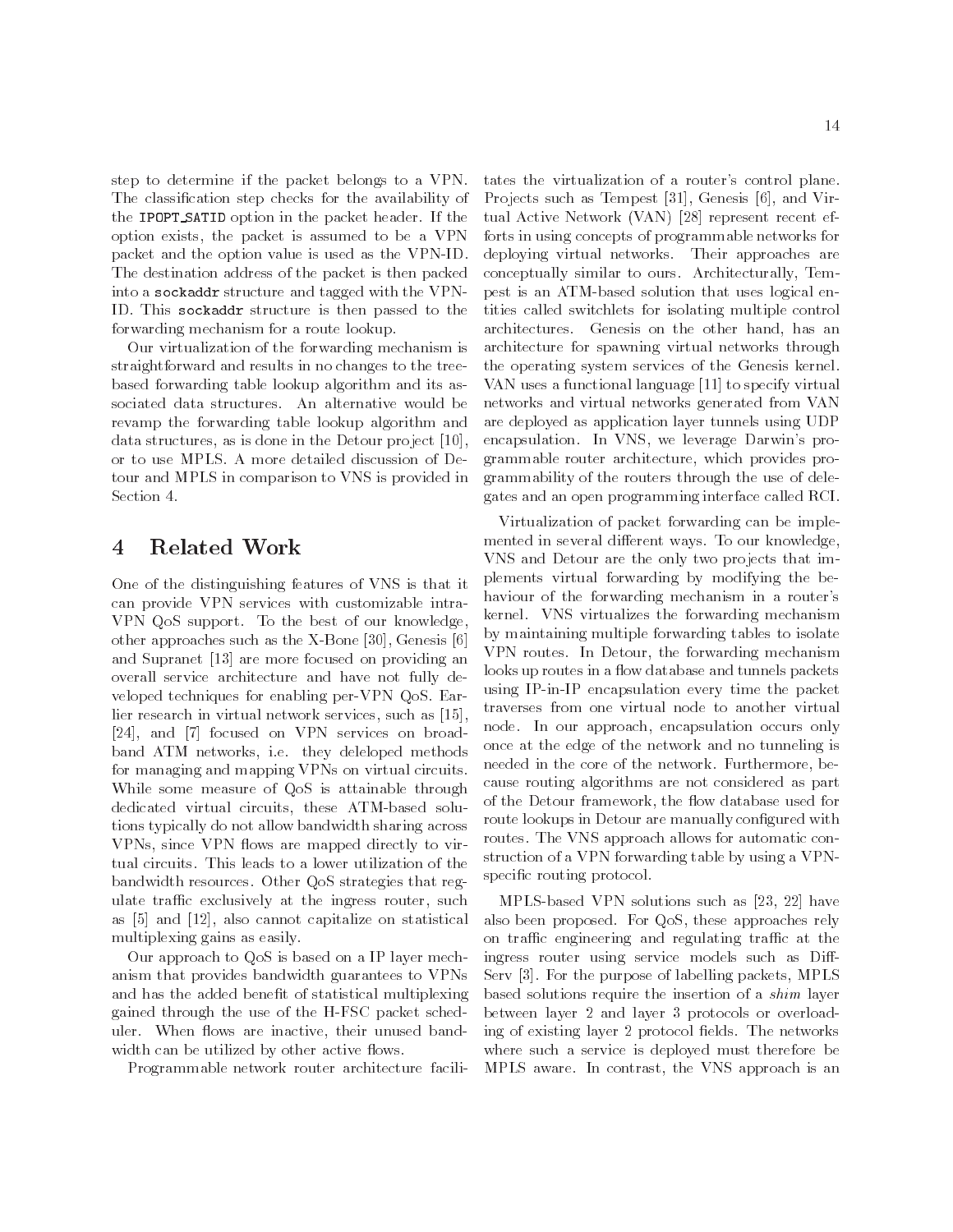IP layer solution and is independent of the underlying link layer.

#### $\overline{5}$ 5 Summary

In this paper we presented the design and a prototype implementation of VNS, a virtual private net work service that is customizable and supports VPN level Quality of Service. We had three design goals. First, we wanted VPN support at the IP level for interoperability across multiple network technologies. Second, we wanted VPNs to be very similar to physical networks by providing the flexibility to use a variety of QoS models inside the VPNs. In fact, we want VPNs to be better than physical networks in the sense that heavily used VPNs can share the unused capacity of lightly-loaded VPNs through statistical multiplexing. Finally, users should be able to customize the management and control functions of their VPN.

Our proposed VNS design uses IP tunnels and IP security as the basic VPN infrastructure. To support the VPN isolation and customization that is needed to meet the above goals we use three complementary mechanisms. A hierarchical fair service curve scheduler provides bandwidth isolation between VPNs and allows each VPN to independently manage the bandwidth that is assigned to it. Customization of control plane functionality is provided by using a programmable router platform that supports the execution of third party control plane protocols. These customized control protocols can control the data path functions for the traffic they are responsible for through a router control interface. Finally, we virtualized critical functions in the data plane. The H-FSC scheduler already supports virtualization of resource allocation (scheduling) and in our prototype we also demonstrate the virtualization of packet for warding.

We implemented a VNS prototype based on this design using the Darwin network as a foundation. Darwin is a programmable network that uses the H-FSC scheduler and it also provides a signaling protocol that makes bandwidth reservations and installs customized control protocols. Our prototype is rich enough to demonstrate bandwidth isolation, isolation of bandwidth management, and customization of routing and packet forwarding. We plan to expand our prototype to further evaluate the possibilities of our approach, e.g. by providing support for customized signaling protocols and hierarchical VPN<sub>s</sub>.

## References

- [1] Collaborative Advanced Inter Agency Research Network. http://www.cairn.net.
- [2] J.C.R. Bennett and H. Zhang. Hierarchical packet fair queueing algorithms. IEEE/ACM Transactions on Networking,  $5(5)$ :675-689, October 1997. Also in SIGCOMM'96.
- [3] S. Blake, D. Black, M. Carlson, E. Davies, Z. Wang, and W. Weiss. An Architecture for Differentiated Services. Request for Comments (Informational) 2475, Internet Engineering Task Force, December 1998.
- [4] R. Braden, L. Zhang, S. Berson, S. Herzog, and S. Jamin. Resource Reservation Protocol RSVP - Version 1 Functional Specification. Request for Comments (Standards Track) 2205, Internet Engineering Task Force, September 1997.
- [5] T. Braun, M. Gunter, and I. Khalil. An Architecture for Managing QoS-enabled VPNs over the Internet. In 24th IEEE Annual Conference on Local Computer Networks (LCN 99), Lowell/Boston, MA, October 1999.
- [6] A.T. Campbell, M.E. Kounvanis, D.A. Villela, J. Vicente, K. Miki, H.G. De Meer, and K.S. Kalaichelvan. Spawning Networks. IEEE Network Magazine, July/August 1999.
- [7] M.C. Chan, A.A. Lazar, and R. Stadler. Customer Management and Control of Broadband VPN Services. In Proceedings 5th IFIP/IEEE Int'l Symp. Integrated Network Mgmt., May 1997.
- [8] P. Chandra, A. Fisher, C. Kosak, T.S.E. Ng, P. Steenkiste, E.Takahashi, and H. Zhang. Darwin: Resource Management for Value-added Customizable Network Service. In Sixth IEEE International Conference on Network Protocols (ICNP'98), Austin, TX, October 1998.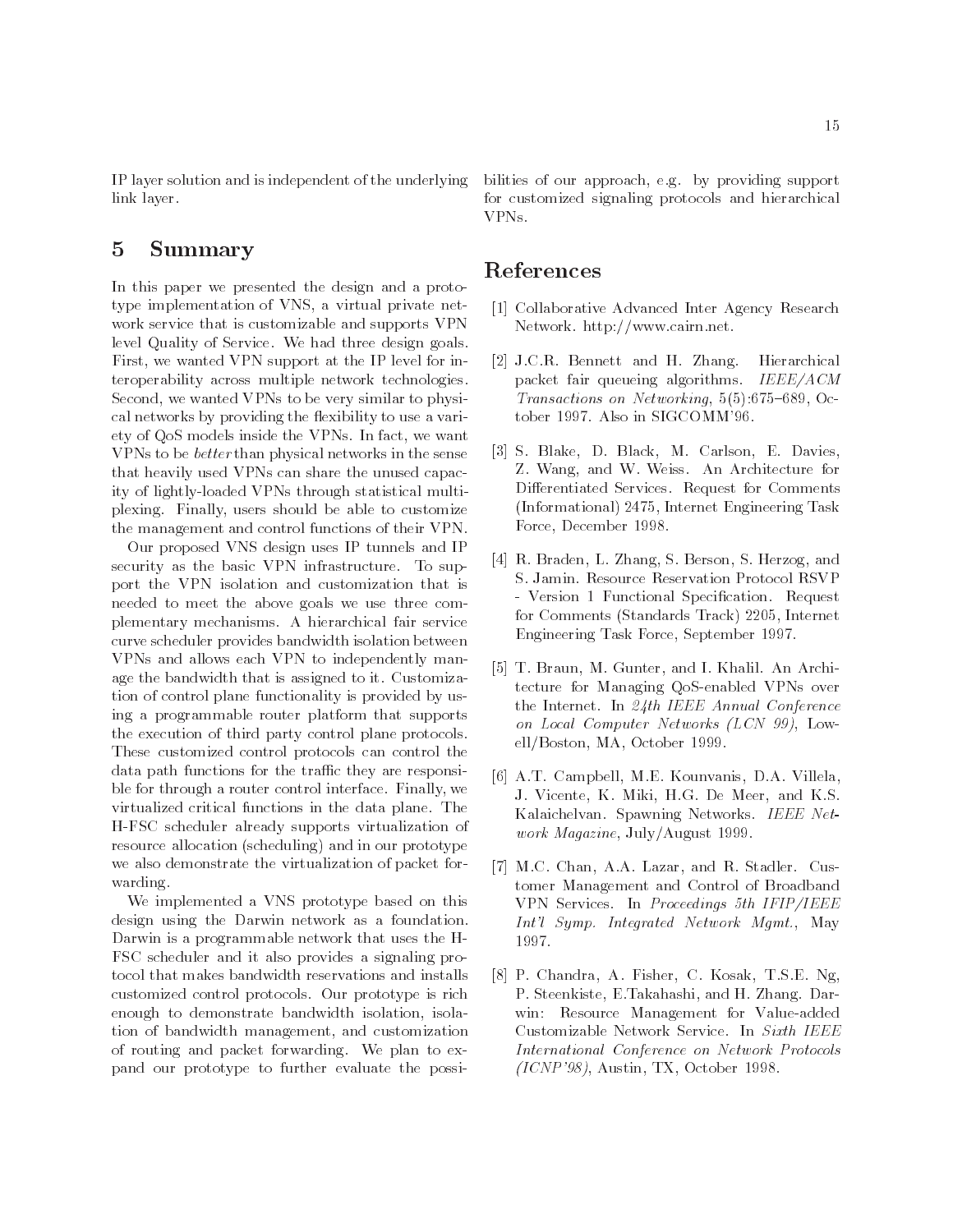- [9] P. Chandra, A. Fisher, and P. Steenkiste. A Signaling Protocol for Structured Resource Allocation. In Proceedings of IEEE Infocomm 99', New York, NY, March 1999.
- [10] A. Collins. The Detour Framework for Packet Rerouting. PhD. Qualifying Examination, University of Washington, Department of Computer Science and Engineering, November 1998.
- [11] S. DaSilva, D. Florissi, and Y. Yemini. NetScript: A Language-Based Approach to Active Networks. Technical report, Computer Sci Dept., Columbia University, NY,NY, January 1998.
- [12] N.G. Duffield, P. Goyal, A. Greenberg, P. Mishra, K.K. Ramakrishnan, and J.E. van der Merwe. A flexible model for resource management in virtual private networks. In Proceedings of  $ACM$  SIGCOMM 1999, pages 95-108, September 1999.
- [13] D. Ferrari and L. Delgrossi. Supranets. Technical Report CTR-96-001, Center for Research on the Applications of Telematics to Organizations and Society (CRATOS), Universita Cattolica, Piacenza,Italy, September 1996.
- [14] S. Floyd and V. Jacobson. Link-sharing and Resource Management Models for Packet Net works. IEEE/ACM Transactions on Networking,  $3(4)$ :365-386, August 1995.
- [15] S. Fotedar, M. Gerla, P. Crocetti, and L. Fratta. ATM Virtual Private Networks. Communications of the ACM, 38(2), February 1995.
- [16] J. Gao, P. Steenkiste, E. Takahashi, and A. Fisher. A Programmable Router Architecture Supporting Control Plane Extensibility. IEEE Communications Magazine, March 2000.
- [17] S. Kent and R. Atkinson. IP Encapsulation Security Payload (ESP). Request for Comments (Standards Track) 2406, Internet Engineering Task Force, November 1998.
- [18] S. Kent and R. Atkinson. Security Architecture for the Internet Protocol. Request for Com ments (Standards Track) 2401, Internet Engineering Task Force, November 1998.
- [19] G. Malkin. RIP Version 2. Request for Com ments (Standards Track) 2453, Internet Engineering Task Force, November 1998.
- [20] M.K. McKusick, K. Bostic, M.J. Karels, and J.S. Quarterman. The Design and Implementation of the 4.4BSD Unix Operating System. Addison-Wesley, 1996.
- [21] D. Meyer. Administratively Scoped IP Multicast. Request for Comments (Best Current Practice) 2365, Internet Engineering Task Force, July 1998.
- [22] K. Muthukrishnan and A. Malis. Core MPLS IP VPN Architecture. Internet draft draft muthukrishnan-mpls-corevpn-arch-03.txt. Work in Progress; expires December 2000.
- [23] E. Rosen and Y. Rekhter. BGP/MPLS VPNs. Request for Comments (Informational) 2547, Internet Engineering Task Force, March 1999.
- [24] J.M. Schneider, T. Preuss, and P.S. Nielsen. Management of Virtual Private Networks for Integrated Broadband Communication. Proceedings of the ACM SIGCOMM 1993, pages  $224-$ 237, September 1993.
- [25] Keith Sklower. A tree-based packet routing table for berkeley UNIX. In Proc. of Usenix Winter Conference, Dallas, Texas, January 1991.
- [26] Software available for download at. http://www.mrtd.net.
- [27] I. Stoica, H. Zhang, and T.S.E. Ng. A Hierarchical Fair Service Curve Algorithm for Link Sharing, Real-time and Priority Service. In Proceedings of the ACM SIGCOMM, September 1997.
- [28] G. Su. Virtual Active Network: A White Paper. http://www.cs.columbia.edu/ $\sim$ gongsu.
- [29] E. Takahashi, P. Steenkiste, J. Gao, and A. Fisher. A Programming Interface for Network Resource Management. In Proceedings of 1999 IEEE Open Architectures and Network Program  $ming, pages 34–44, New York, NY, March 1999.$
- [30] J. Touch and S.Hotz. The X-Bone. Third Global Internet Mini-Conference in conjunction with